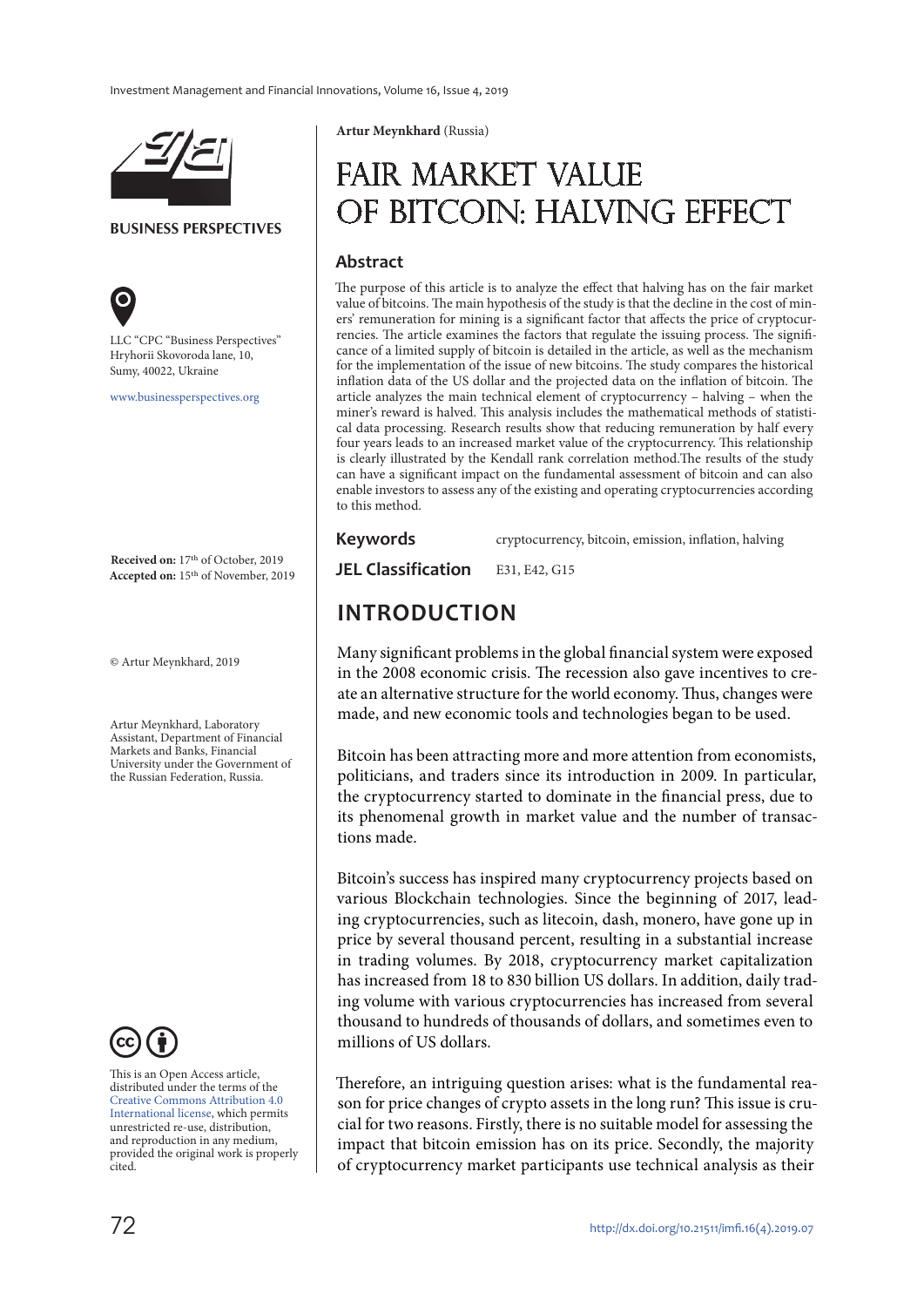trading strategy, which stresses the importance of trends, trading volumes, and volatility levels in the process of making trading decisions. At the same time, halving – remuneration reduction – is completely ignored, despite being an important technical aspect in functional analysis of bitcoin.

The study of the interdependence between the reduction of mining expenses and the cost of a bitcoin can provide useful information for crypto assets market participants (investors, miners, etc.). If an investor understands the mechanism of issuing new bitcoins, he/she can use this knowledge to adjust portfolios or create new investment and hedging strategies. In turn, miners appreciate halving and its positive impact on the value of bitcoin, which will allow for planning the sale of bitcoins more carefully, covering mining expenses.

When investors face macroeconomic uncertainty, information about technical aspects, that have a direct impact on the market price of cryptocurrencies will help them choose the right time and amount of necessary cryptocurrencies for their portfolio adjustments based on their preferences regarding risk.

## **1. LITERATURE REVIEW AND THEORETICAL BASIS**

In their works, Mba, Pindza, and Koumba (2018) and Briere, Oosterlinck, and Szafarz (2015) consider the possibility of further diversifying cryptocurrency-based investment portfolios for private and institutional investors. For example, if an investor who had 100 thousand US dollars at the beginning of 2011 decided to invest 1% of his funds in bitcoins, he would have earned an average annual yield of 298.64% for 8 years, and his total capital would have increased from 100 thousand US dollars to 7.06 million US dollars<sup>1</sup>.

Many scientists have been studying bitcoin from multiple perspectives ever since it appeared. Corbet, Lucey, Urquhart, and Yarovaya (2018) and Dierksmeier and Seele (2018) addressed the issue of classifying cryptocurrencies, determining whether they are a medium of exchange and payment or just a speculative investment.

Yi, Xu, and Wang (2018) conducted a study related to the correlation between cryptocurrencies and traditional assets and assessed whether cryptocurrencies could be used as a hedging or diversification asset.

The vast majority of economic literature concerning bitcoin and cryptocurrencies, in general, is dedicated to studying economic factors, such as the market power of supply and demand, production cost of

cryptocurrencies, the influence of the public interest through mass media. Chaim and Laurini (2018), Balcilar, Bouri, and Gupta (2017) emphasized price volatility and opportunities in trading correlation strategies. However, little research has been done on the effects that technical elements of a separate cryptocurrency have on its market value.

Supporters of the traditional theory believe that investors should look for investment and hedging opportunities on a certain market by evaluating the effectiveness of other markets. However, such strategies are not beneficial in the current state of the cryptocurrency market. This is due to the difference between cryptocurrencies' underlying technologies along with its market environment and traditional financial assets (stocks, bonds, etc.). Dorfleitner and Lung (2018) give a more detailed discussion on this topic in their work.

Bitcoin operates on blockchain technology, which involves the formation of blocks containing information about transactions users carry out within a network. Each new block generated by a network is built into a chain of blocks, which contains information not only about new transactions, but also all previously conducted operations (Brühl, 2017). This technology allows for a structured database, leaving it in the public domain. Moreover, this technology of distributed registries excludes spoofing, identity theft, data deletion, and it does not allow interested persons to violate the property rights of the owners.

The author's calculations.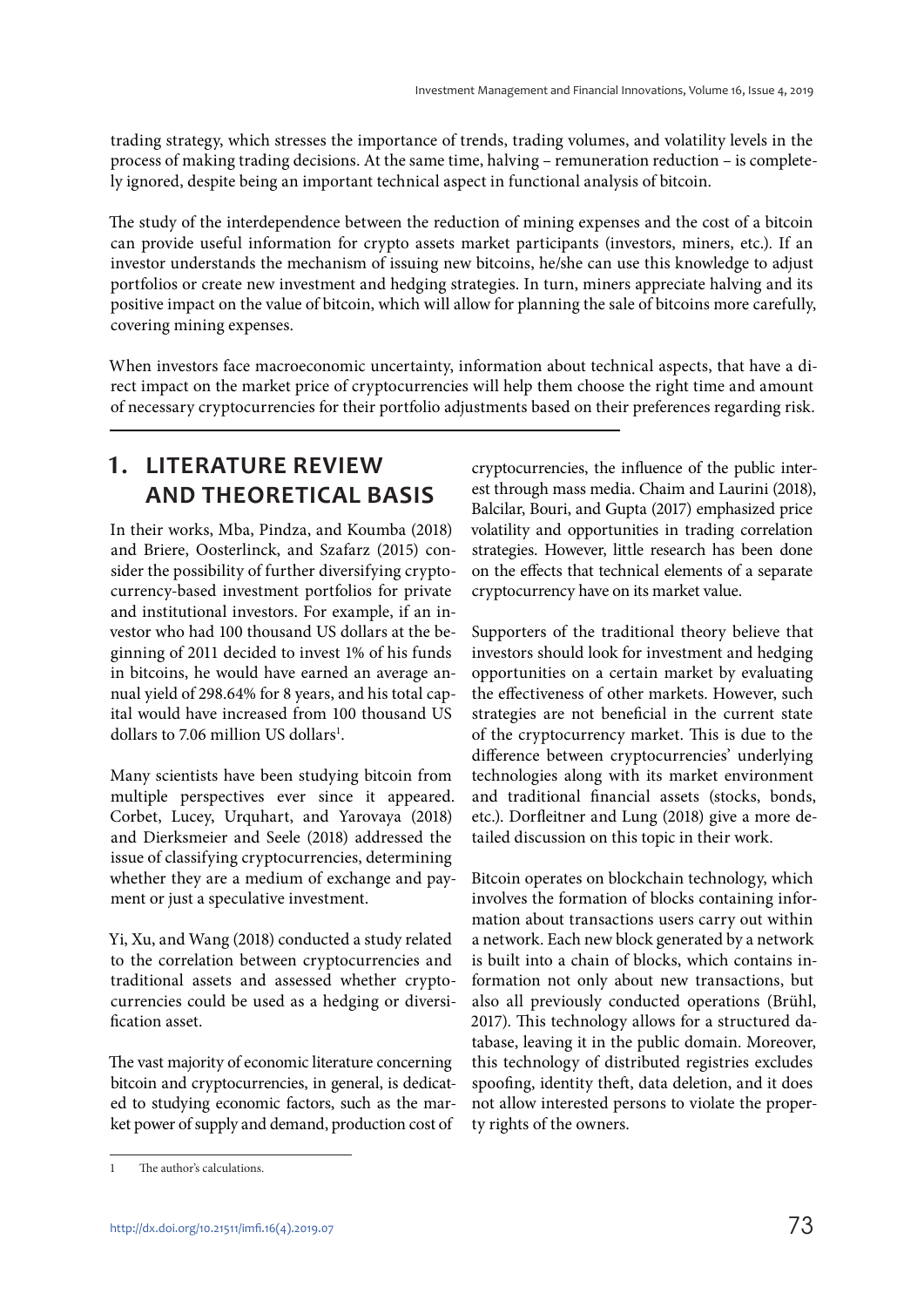It is worth noting, however, that the primary purpose of Bitcoin is to create an alternative method of making transactions. This approach essentially eliminates intermediaries out of the money-flow chain (like banks and other financial institutions) between buyers and sellers, as well as the need for government bodies to control and regulate activities of financial organizations. As stated by Nakamoto (2008), the structure of peer-to-peer data transport is based on the idea of equality of all participants in a network. This eliminates the need to drag and synchronize special servers, decreasing the odds of performance deterioration of any given system. The result is that every network participant is both its client and server for storing data. This process allows bitcoin to have full independence in network connectivity.

Bitcoin's key ideas include, as previously discussed, independence from intermediaries and regulators and the autonomy of the network functioning. However, bitcoin's intent, according to its creator (or creators), was to eliminate the chief, in their opinion, the disadvantage of modern money equivalents – inflation. The idea of perfect money, which in the long run does not lose its value, was fully realized in this cryptocurrency and significantly contributed to its success. Therefore, in order to prevent inflation, the code of cryptocurrency originally had several basic regulating principles:

- 1) limited issue;
- 2) increase/decrease in complexity of mining;
- 3) remuneration halving for the generated block.

Let us examine the three factors in further detail:

1. The Central Bank is the single regulatory body, which carries out and supervises the entire issue of monetary funds in a centralized monetary system. It prints new banknotes based on the data on goods and services produced in the country. This controls the money supply and prices, given a prosperous and stable monetary policy has been established, like many researchers proved in energy forecasting (Nyangarika, Mikhaylov, & Tang, 2018; Nyangarika, Mikhaylov, & Richter, 2019a; Meykhard, 2019; Mikhaylov, 2019).

In a decentralized monetary system, human intervention in the process of currency issuance is reduced to zero. However, the release of new bitcoins into circulation is totally under control of a special cryptographic algorithm, which follows the rules of peer-to-peer networks. This algorithm determines the frequency, time, and amount of issued monetary units (Sauer, 2016). Any attempts to modify the amount of issuance of new monetary units will be cryptographically rejected (Nelson, 2018; Mikhaylov, 2018b).

The creation of bitcoin units epitomizes the issuance of legal-tender coins on a predetermined algorithm. The algorithm's imposed limit on the maximum possible amount of bitcoins is 21 million coins (Nakamoto, 2008).

The issuance of new bitcoins follows the completion of forming new blocks of transactions. The frequency, with which the blocks are generated, is constant: six blocks per hour. The amount of mined coins by bitcoin network gets reduced in a geometric progression: every 210 thousand mined bitcoin blocks, the amount of mined bitcoin blocks next cycle will be reduced by 50%, which corresponds to a four-year issue cycle. As a result, the algorithm determining bitcoin issuance develops a clear timetable, according to which the number of issued bitcoins will never exceed more than 21 million coins (Table 1).

2. The rate of complexity is essential to the process of cryptocurrency production. Aside from the fact that this indicator helps miners determine which equipment must be used for the extraction of cryptocurrency and what power it needs to possess, the complexity of mining regulates the pace at which bitcoins are issued.

Every 2016 blocks found in the bitcoin network, the difficulty of mining is recalculated. If miners found one block of transactions every 10 minutes, as the developer (developers) of the network originally intended, in order to maintain the planned issuance of 21 million coins, locating this quota of blocks would take two weeks. The work of Böhme, Christin, Edelman, and Moore (2015) indicates that when 2016 blocks are found in a timeframe shorter than the intended, the complexity of the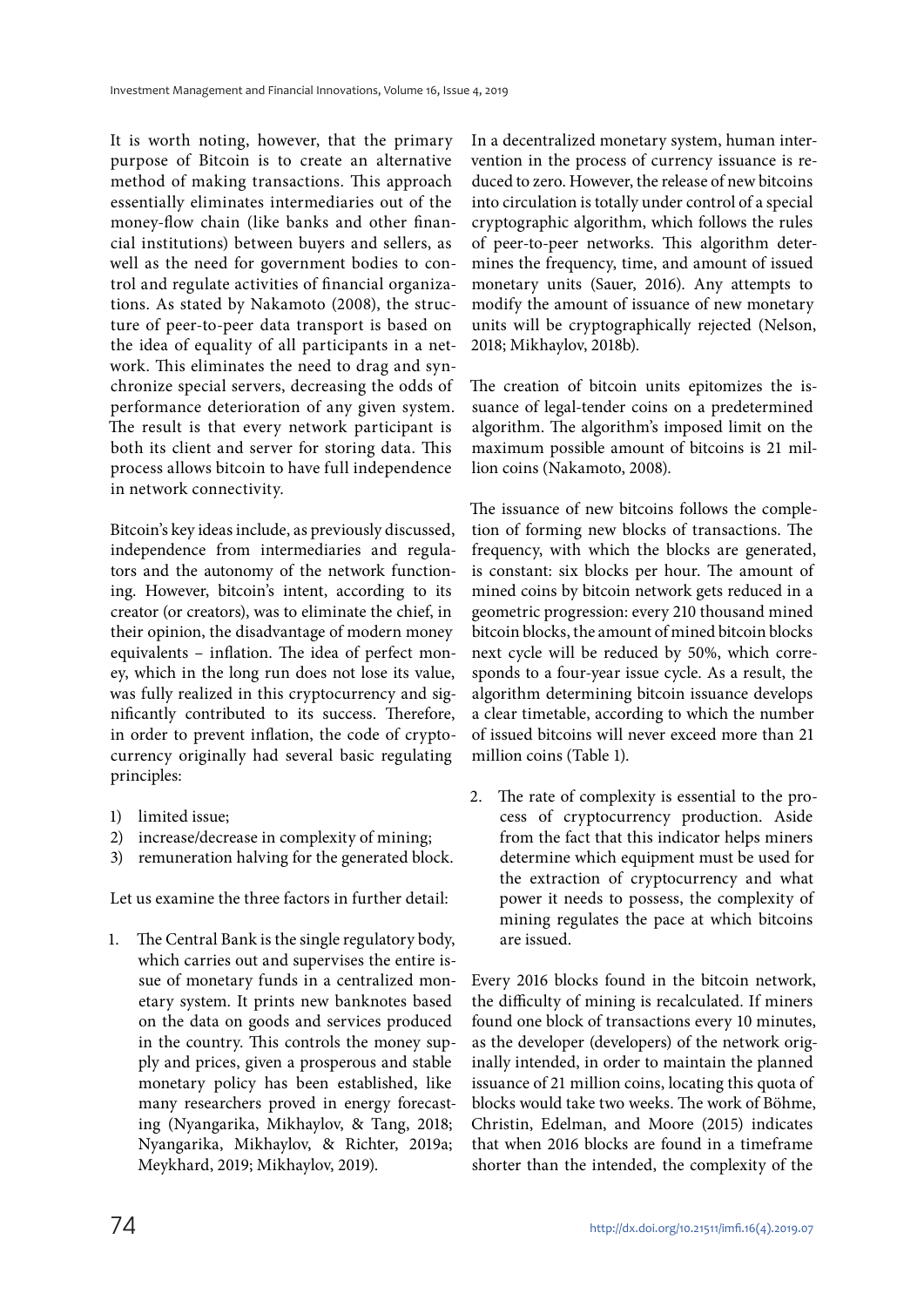| Year | <b>Bitcoin blocks</b><br>by cumulative<br>totals | <b>Block remuneration,</b><br>bitcoin | The amount of<br>mined bitcoins | The amount of mined<br>bitcoins of the maximum<br>emission, % | The amount of<br>mined bitcoins by<br>cumulative totals |
|------|--------------------------------------------------|---------------------------------------|---------------------------------|---------------------------------------------------------------|---------------------------------------------------------|
| 2009 | 210,000                                          | 50                                    | 10,500,000.00                   | 50%                                                           | 10,500,000.00                                           |
| 2012 | 420,000                                          | 25                                    | 5,250,000.00                    | 25%                                                           | 15,750,000.00                                           |
| 2016 | 630,000                                          | 12.5                                  | 2,625,000.00                    | 12.5%                                                         | 18,375,000.00                                           |
| 2020 | 840.000                                          | 6.25                                  | 1,312,500.00                    | 6.25%                                                         | 19,687,500.00                                           |
| 2024 | 1,050,000                                        | 3.125                                 | 656,250.00                      | 3.125%                                                        | 20,343,750.00                                           |
| 2028 | 1,260,000                                        | 1.5625                                | 328,125.00                      | 1.5625%                                                       | 20,671,875.00                                           |
| 2032 | 1,470,000                                        | 0.78125                               | 164,062.50                      | 0.78125%                                                      | 20,835,937.50                                           |
| 2036 | 1,680,000                                        | 0.390625                              | 82,031.25                       | 0.390625%                                                     | 20,917,968.75                                           |
| 2040 | 1,890,000                                        | 0.1953125                             | 41.015.63                       | 0.1953125%                                                    | 20,958,984.38                                           |
| 2044 | 2,100,000                                        | 0.09765625                            | 20,507.81                       | 0.09765624%                                                   | 20,979,492.19                                           |
| 2048 | 2,310,000                                        | 0.048828125                           | 10,253.91                       | 0.048828143%                                                  | 20,989,746.09                                           |
| 2052 | 2,520,000                                        | 0.0244140625                          | 5,126.95                        | 0.0244140476%                                                 | 20,994,873.05                                           |
| 2056 | 2,730,000                                        | 0.01220703125                         | 2,563.48                        | 0.01220704762%                                                | 20,997,436.52                                           |
| 2060 | 2,940,000                                        | 0.006103515625                        | 1,281.74                        | 0.00610352381%                                                | 20,998.718.26                                           |
| 2064 | 3,150,000                                        | 0.0030517578125                       | 640.87                          | 0.00305176191%                                                | 20,999,359.13                                           |
| 2068 | 3,360,000                                        | 0.0015258789063                       | 320.43                          | 0.00152585714%                                                | 20,999,679.57                                           |
| 2072 | 3,570,000                                        | 0.0007629394531                       | 160.22                          | 0.00076295238%                                                | 20,999,839.78                                           |
| 2076 | 3,780,000                                        | 0.0003814697266                       | 80.11                           | 0.00038147619%                                                | 20,999,919.89                                           |
| 2080 | 3,990,000                                        | 0.0001907348633                       | 40.06                           | 0.00019076191%                                                | 20,999,959.95                                           |
|      |                                                  |                                       |                                 |                                                               |                                                         |
| 2140 | 6.930.000                                        | 0.00                                  | $\approx 0.001222534$           | 100%                                                          | 21.000.000.00                                           |

#### **Table 1.** Bitcoin emission

Source: [www.coinmarketcap.com,](http://www.coinmarketcap.com) Thomson Reuters, the author's calculations.

mining algorithm increases. And vice versa, if finding 2016 blocks takes significantly more time, the complexity of the mining algorithm decreases. The network supports the uniform generation of bitcoins by using this algorithm and does not allow the creation of more coins than originally planned (Lopatin, 2019a; Denisova, 2019).

The increase and decrease of the complexity of mining depend on the hash rate of the network and the amount of time spent on finding the previous 2016 blocks. Hash rate is a unit that measures the effective capacity of equipment that is used for cryptocurrency mining. Hash rate starts to grow when new members join the process of extracting bitcoins (Lopatin, 2019b; Denisova, Mikhaylov, & Lopatin, 2019).

When new members connect their equipment to the network, they increase the computing power, which leads to a reduction of the amount of time it takes to find a transaction block. Thus, we can make the following conclusion: the higher the hash rate of the network, the greater the number of miners involved in the extraction of cryptocurrency, and hence, the less time it takes to find a transaction block. All this leads to an increase in

the complexity of mining. On the contrary, the reduction of hash rate indicates that fewer miners are involved in the process of mining, which means that the time to find a transaction block increases, and the complexity of the network decreases (Nyangarika, Mikhaylov, & Richter, 2019b).

3. As was mentioned previously, the total output of bitcoins is limited to 21 million coins. When the last block out of the 210 thousand limit set by the system is found, the reward for the next found block, according to the plan, is halved. The reward for finding a block of transactions has decreased two times in the ten years that bitcoin has existed.

So, on November 28, 2012, the number of new bitcoins that the network generates had reached its limit, and the reward was reduced from 50 BTC to 25 BTC and in early July of 2016 – from 25 BTC to 12,5 BTC. The following reduction of remuneration (halving) is estimated to take place in May of the year 2020.

In addition to influencing the overall earnings of miners, halving that occurs once every four years significantly affects the process of issuing new bitcoins (Table 1). This directly affects the market val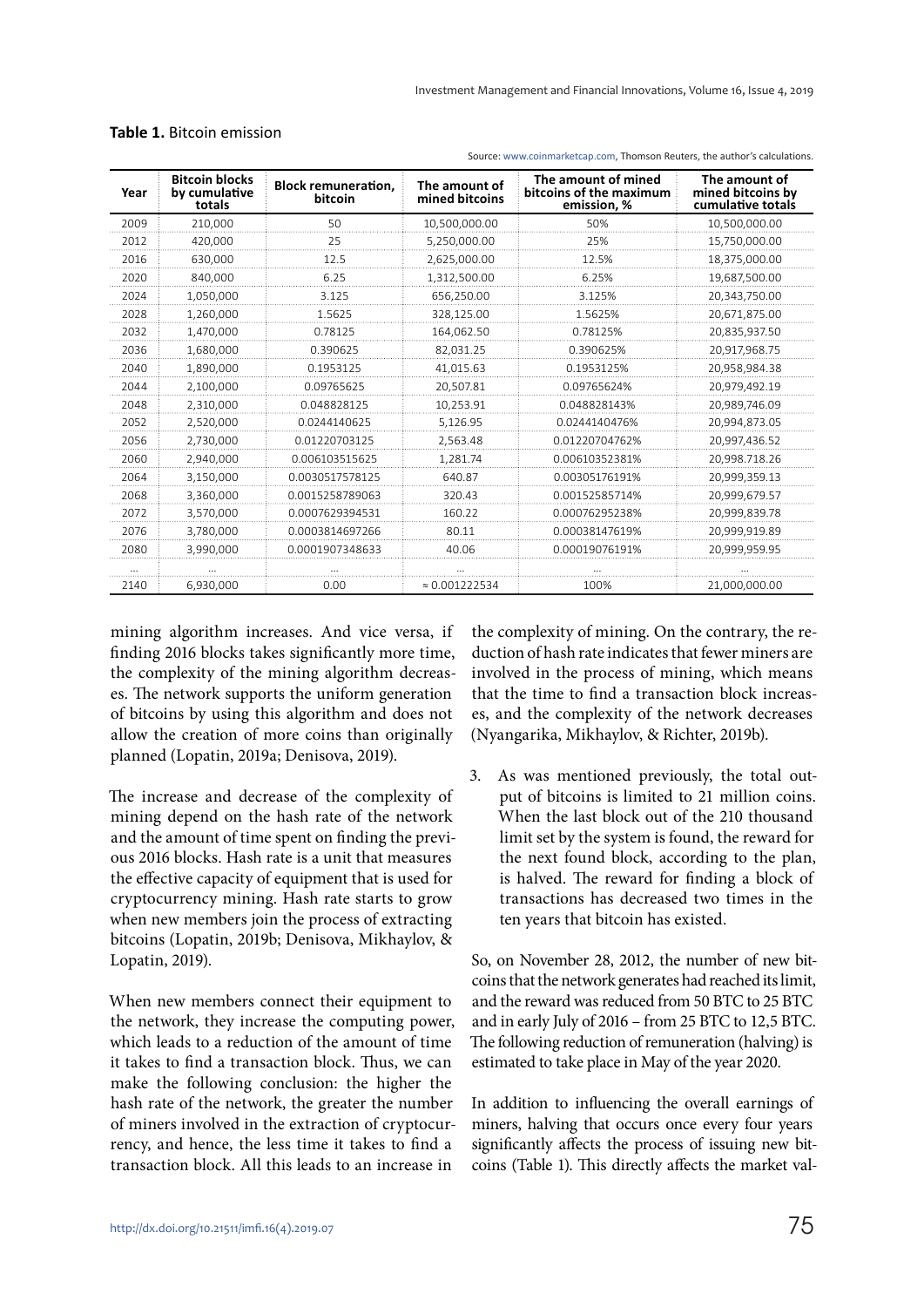ue of cryptocurrency. So, participants of the bitcoin network who mined 100 BTC per month, and then sold them to offset their production costs, begin to produce two times fewer coins after remuneration halving, which leads to a decrease in the supply of the "new" bitcoins in the market. With the same level of demand and twice-decreased supply side, the market starts to react by increasing the market value of cryptocurrency. The same opinion is shared by Kroll, Davey, and Felten (2013) and Nair and Cachanosky (2017). They write that at the same level of demand and twice-decreased supply side, the market starts to react by increasing the market value of cryptocurrency.

### **2. METHODS**

The period from November 1, 2010 to December 31, 2018 (98 months) was taken in order to analyze the impact of halving on the value of bitcoin. This time frame was divided into weekly intervals indicating the historical opening and closing prices.

In order to reduce the impact of price volatility and improve the quality of the obtained results, the following method of estimation did not include the weekly maximum and minimum price values for the selected period. This kind of search data helped reduce the impact of high price volatility that the cryptocurrency market is prone to. A characteristic feature of bitcoin that distinguishes it from government-issued fiat currencies is its limited issuance. The maximum possible amount of bitcoins that may exist will never exceed the mark of 21 million cryptocurrency units (Nakamoto, 2008).

A miner gets rewarded for each found transaction unit/block (blocks are generated every 10 minutes). The amount of remuneration is fixed and occurs after 210 thousand transaction blocks are found. The reduction of payment is always twofold – from 50 BTC to 25 BTC (November 2012), from 25 BTC to 12.5 BTC (July 2016), and so on.

The award received by miners is called emission. When the bitcoin system was launched, when it was not so popular, the award for the found transaction block was 50 BTC. For one hour, the system produced a turnover of 300 BTC or 7200 BTC per day. For the entirety of 2009, 2,625,000 BTC were released into circulation, which is 12.5% of the sum of the maximum issuance of bitcoin. By the end of 2012, 210 thousand blocks of transactions were found. This marked a decline in emissions by half to 25 BTC for each new-found block. In this regard, the system began to generate 150 BTC per hour or 3600 BTC per day, and 1,312,500 BTC per year (Mikhaylov, 2018a; Mikhaylov, Sokolinskaya, & Nyangarika, 2018; Mikhaylov, Sokolinskaya, & Lopatin, 2019).

The process of remuneration reduction will continue forever. However, by the year 2140, bitcoin supply would peak, and the overall supply will total 21 million cryptocurrency units. After that, miners, whose computer power will be used to locate blocks of transactions, will be receiving remuneration only from the commission or fees paid by the members of the system when making payments in cryptocurrency. The process of issuing new bitcoins units will stop (Figure 1).

With limited issuing of cryptocurrency, the inflation level of a bitcoin invariably falls with every passing year. This is because the algorithm of remuneration halving (twofold payment reduction) is embedded in the foundation of the system. The presence of this algorithm within the system of bitcoins gives way for the progressive decrease in the level of remuneration, which results in a smaller supply of coins (Table 2).

Bitcoin issuance can be easily predicted since the system is algorithmic, and nobody will ever be able to influence the results of emission.

Constant reduction of bitcoin issuance by 50 percent every four years leads to the reduction of bitcoin inflation. Therefore, by 2025, the level of inflation will be less than 1% and will amount to 0.83% per year. And by 2037, it will be less than 0.1%. By the year 2053, the inflation rate would drop to a level that will be completely invisible.

If we make a comparative analysis with fiat currencies that are prone to inflation, the advantage of bitcoins becomes so evident, that it is undeniable.

The US dollar was taken for the comparative analysis of inflation levels during the period from 1914 to 2014 (100 years). Bitcoin inflation data are taken from Table 2.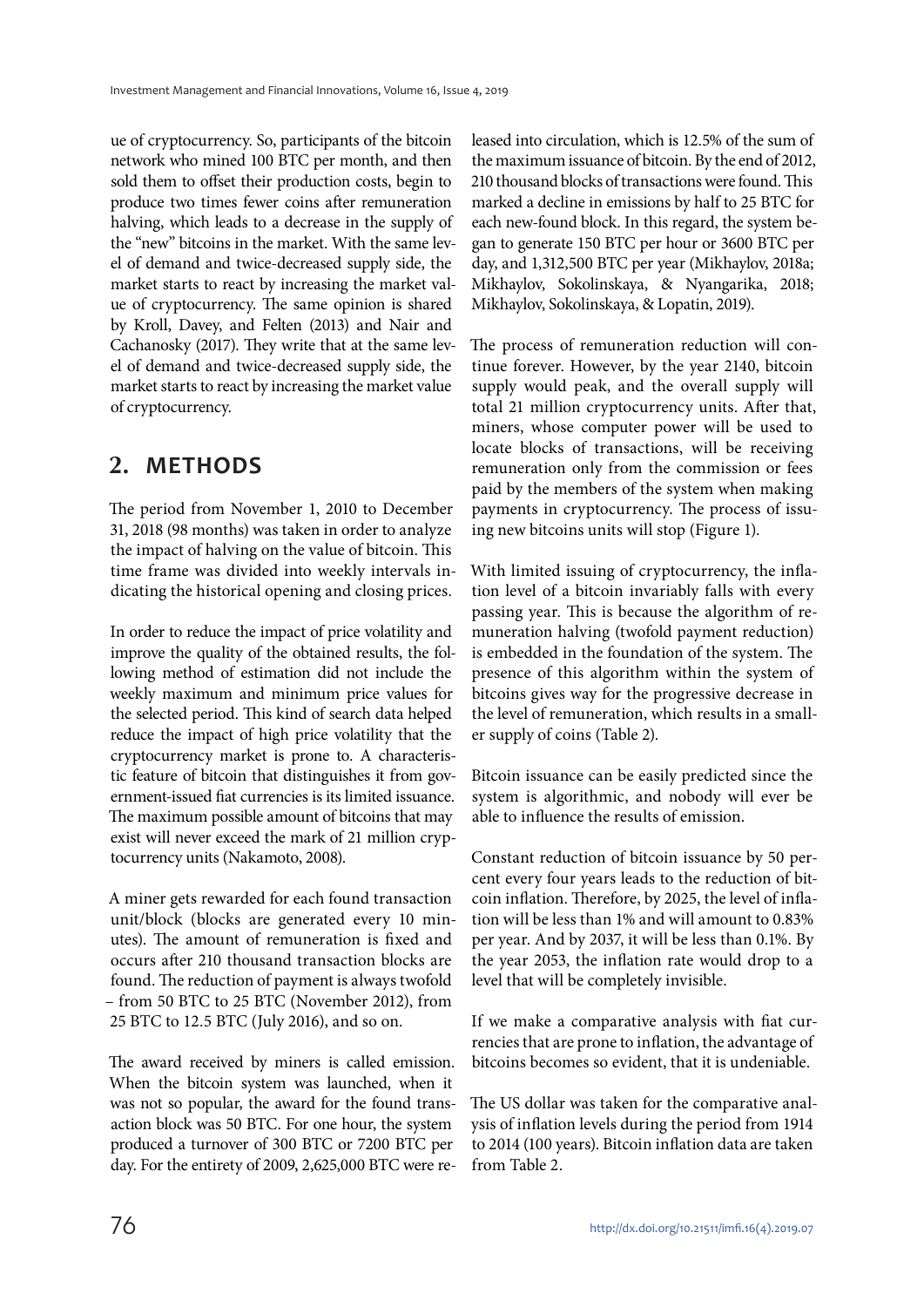Investment Management and Financial Innovations, Volume 16, Issue 4, 2019

Source: [www.coinmarketcap.com,](http://www.coinmarketcap.com) Thomson Reuters, the author's calculations.



**Figure 1.** Bitcoin emission for the years 2009–2140

|  |  | <b>Table 2. Bitcoin inflation</b> |
|--|--|-----------------------------------|
|--|--|-----------------------------------|

| Year | <b>Bitcoin</b><br>emission | Total supply of<br><b>bitcoins</b> | <b>Bitcoin</b><br>inflation, % | Year | <b>Bitcoin</b><br>emission | Total supply of<br><b>bitcoins</b> | <b>Bitcoin</b><br>inflation, % |
|------|----------------------------|------------------------------------|--------------------------------|------|----------------------------|------------------------------------|--------------------------------|
| 2009 | 2625000                    | 2 625 000.00                       |                                | 2075 | 40.05432                   | 20 999 799.73                      | 0.00019                        |
| 2010 | 2625000                    | 5 250 000,00                       | 100.00                         | 2076 | 40,05432                   | 20 999 839,78                      | 0.00019                        |
| 2011 | 2625000                    | 7875000,00                         | 50.00                          | 2077 | 20,027161                  | 20 999 859,81                      | 0.00010                        |
| 2012 | 2625000                    | 10 500 000,00                      | 33.33                          | 2078 | 20,027161                  | 20 999 879,84                      | 0.00010                        |
| 2013 | 1312500                    | 11 812 500,00                      | 12.50                          | 2079 | 20,027161                  | 20 999 899,86                      | 0.00010                        |
| 2014 | 1312500                    | 13 125 000,00                      | 11.11                          | 2080 | 20,027161                  | 20 999 919,89                      | 0.00010                        |
| 2015 | 1312500                    | 14 437 500,00                      | 10.00                          | 2081 | 10,01358                   | 20 999 929,90                      | 0.00004768                     |
| 2016 | 1312500                    | 15 750 000,00                      | 9.091                          | 2082 | 10,01358                   | 20 999 939,92                      | 0.00004768                     |
| 2017 | 656250                     | 16 406 250,00                      | 4.166                          | 2083 | 10,01358                   | 20 999 949,93                      | 0.00004768                     |
| 2018 | 656250                     | 17 062 500,00                      | 4.000                          | 2084 | 10,01358                   | 20 999 959,95                      | 0.00004768                     |
| 2019 | 656250                     | 17 718 750,00                      | 3.846                          | 2085 | 5,0067902                  | 20 999 964,95                      | 0.00002384                     |
| 2020 | 656250                     | 18 375 000,00                      | 3.7037                         | 2086 | 5,0067908                  | 20 999 969,96                      | 0.00002384                     |
| 2021 | 328125                     | 18 703 125,00                      | 1.7857                         | 2087 | 5,0067908                  | 20 999 974,97                      | 0.00002384                     |
| 2022 | 328125                     | 19 031 250,00                      | 1.7544                         | 2088 | 5,0067908                  | 20 999 979,97                      | 0.00002384                     |
| 2023 | 328125                     | 19 359 375,00                      | 1.7241                         | 2089 | 2,5033954                  | 20 999 982,48                      | 0.00001192                     |
| 2024 | 328125                     | 19 687 500,00                      | 1.6949                         | 2090 | 2,5033954                  | 20 999 984,98                      | 0.00001192                     |
| 2025 | 164062,5                   | 19 851 562,50                      | 0.8333                         | 2091 | 2,5033954                  | 20 999 987,48                      | 0.00001192                     |
| 2026 | 164062.5                   | 20 015 625,00                      | 0.8264                         | 2092 | 2,5033954                  | 20 999 989,99                      | 0.00001192                     |
| 2027 | 164062,5                   | 20 179 687,50                      | 0.8197                         | 2093 | 1,2516977                  | 20 999 991,24                      | 0.00000596                     |
| 2028 | 164062,5                   | 20 343 750,00                      | 0.8130                         | 2094 | 1,2516977                  | 20 999 992,49                      | 0.00000596                     |
| 2029 | 82031,25                   | 20 425 781,25                      | 0.4032                         | 2095 | 1,2516977                  | 20 999 993,74                      | 0.00000596                     |
| 2030 | 82031,25                   | 20 507 812,50                      | 0.4016                         | 2096 | 1,2516977                  | 20 999 994,99                      | 0.00000596                     |
| 2031 | 82031,25                   | 20 589 843,75                      | 0.4000                         | 2097 | 0,6258489                  | 20 999 995,62                      | 0.00000298                     |
| 2032 | 82031,25                   | 20 671 875,00                      | 0.39841                        | 2098 | 0,6258489                  | 20 999 996,24                      | 0.00000298                     |
| 2033 | 41015,63                   | 20 712 890,63                      | 0.19841                        | 2099 | 0,6258489                  | 20 999 996,87                      | 0.00000298                     |
| 2034 | 41015,63                   | 20 753 906,25                      | 0.19802                        | 2100 | 0,6258489                  | 20 999 997,50                      | 0.00000298                     |
| 2035 | 41015,63                   | 20 794 921,88                      | 0.19763                        | 2101 | 0.3129244                  | 20 999 997,81                      | 0.00000149                     |
| 2036 | 41015,63                   | 20 835 937,50                      | 0.19724                        | 2102 | 0,3129244                  | 20 999 998,12                      | 0.00000149                     |
| 2037 | 20507,82                   | 20 856 445,31                      | 0.09843                        | 2103 | 0,3129244                  | 20 999 998,44                      | 0.00000149                     |
| 2038 | 20507,82                   | 20 876 953,13                      | 0.09833                        | 2104 | 0,3129244                  | 20 999 998,75                      | 0.00000149                     |
| 2039 | 20507,82                   | 20 897 460,94                      | 0.09823                        | 2105 | 0,1564622                  | 20 999 998,90                      | 0.000000745                    |
| 2040 | 20507,82                   | 20 917 968,75                      | 0.09814                        | 2106 | 0,1564622                  | 20 999 999,06                      | 0.000000745                    |
| 2041 | 10253,91                   | 20 928 222,66                      | 0.04902                        | 2107 | 0,1564622                  | 20 999 999,22                      | 0.000000745                    |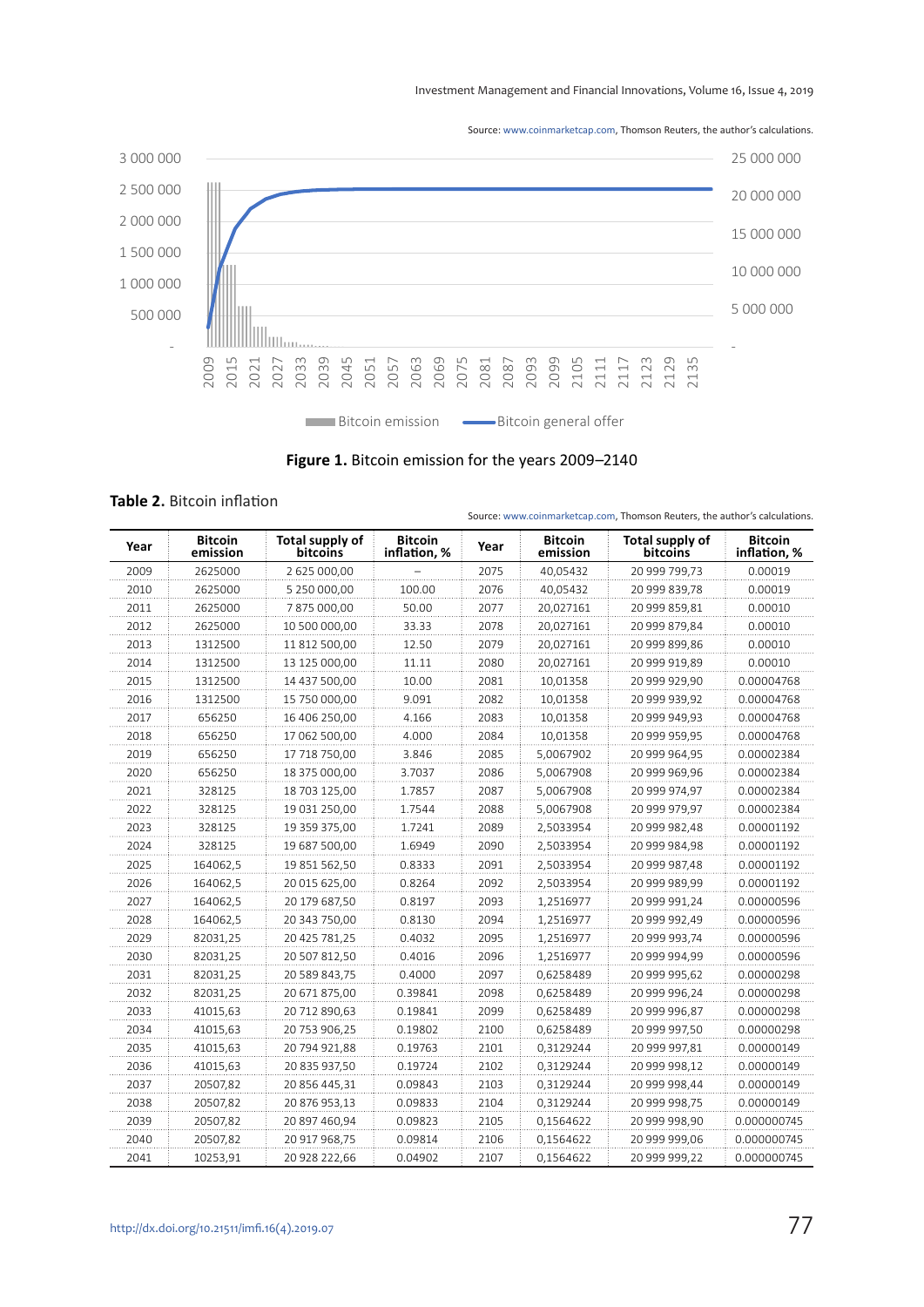| Year | <b>Bitcoin</b><br>emission | Total supply of<br>bitcoins | <b>Bitcoin</b><br>inflation, % | Year | <b>Bitcoin</b><br>emission | <b>Total supply of</b><br>bitcoins | <b>Bitcoin</b><br>inflation, % |
|------|----------------------------|-----------------------------|--------------------------------|------|----------------------------|------------------------------------|--------------------------------|
| 2042 | 10253,91                   | 20 938 476.56               | 0.04900                        | 2108 | 0,1564622                  | 20 999 999.37                      | 0.000000745                    |
| 2043 | 10253,91                   | 20 948 730,47               | 0.04897                        | 2109 | 0,0782311                  | 20 999 999,45                      | 0.000000372                    |
| 2044 | 10253,91                   | 20 958 984,38               | 0.04895                        | 2110 | 0,0782311                  | 20 999 999,53                      | 0.000000372                    |
| 2045 | 5126,953                   | 20 964 111,33               | 0.02446                        | 2111 | 0,0782311                  | 20 999 999,61                      | 0.000000372                    |
| 2046 | 5126,953                   | 20 969 238,28               | 0.02446                        | 2112 | 0.0782311                  | 20 999 999.69                      | 0.000000372                    |
| 2047 | 5126,953                   | 20 974 365,23               | 0.02445                        | 2113 | 0,0391156                  | 20 999 999,73                      | 0.000000186                    |
| 2048 | 5126,953                   | 20 979 492,19               | 0.02444                        | 2114 | 0,0391156                  | 20 999 999,77                      | 0.000000186                    |
| 2049 | 2563,477                   | 20 982 055,66               | 0.01222                        | 2115 | 0,0391156                  | 20 999 999,80                      | 0.000000186                    |
| 2050 | 2563,477                   | 20 984 619,14               | 0.01222                        | 2116 | 0,0391156                  | 20 999 999,84                      | 0.000000186                    |
| 2051 | 2563,477                   | 20 987 182,62               | 0.01222                        | 2117 | 0,0195578                  | 20 999 999,86                      | 0.000000093                    |
| 2052 | 2563,477                   | 20 989 746,09               | 0.01221                        | 2118 | 0,0195578                  | 20 999 999,88                      | 0.000000093                    |
| 2053 | 1281,738                   | 20 991 027,83               | 0.00611                        | 2119 | 0,0195578                  | 20 999 999,90                      | 0.000000093                    |
| 2054 | 1281,738                   | 20 992 309,57               | 0.00611                        | 2120 | 0,0195578                  | 20 999 999,92                      | 0.000000093                    |
| 2055 | 1281,738                   | 20 993 591,31               | 0.00611                        | 2121 | 0,0097789                  | 20 999 999,93                      | 0.000000047                    |
| 2056 | 1281,738                   | 20 994 873,05               | 0.00611                        | 2122 | 0,0097789                  | 20 999 999,94                      | 0.000000047                    |
| 2057 | 640,8691                   | 20 995 513,92               | 0.00305                        | 2123 | 0,0097789                  | 20 999 999,95                      | 0.000000047                    |
| 2058 | 640,8691                   | 20 996 154,79               | 0.00305                        | 2124 | 0,0097789                  | 20 999 999,96                      | 0.000000047                    |
| 2059 | 640.8691                   | 20 996 795,65               | 0.00305                        | 2125 | 0.0048894                  | 20 999 999,97                      | 0.000000023                    |
| 2060 | 640,8691                   | 20 997 436,52               | 0.00305                        | 2126 | 0,0048894                  | 20 999 999,97                      | 0.000000023                    |
| 2061 | 320,4346                   | 20 997 756,96               | 0.00153                        | 2127 | 0,0048894                  | 20 999 999,98                      | 0.000000023                    |
| 2062 | 320,4346                   | 20 998 077,39               | 0.00153                        | 2128 | 0,0048894                  | 20 999 999,98                      | 0.000000023                    |
| 2063 | 320,4346                   | 20 998 397,83               | 0.00153                        | 2129 | 0,0024447                  | 20 999 999,98                      | 0.000000012                    |
| 2064 | 320,4346                   | 20 998 718,26               | 0.00153                        | 2130 | 0,0024447                  | 20 999 999,99                      | 0.000000012                    |
| 2065 | 160,2173                   | 20 998 878,48               | 0.00076                        | 2131 | 0,0024447                  | 20 999 999,99                      | 0.000000012                    |
| 2066 | 160,2173                   | 20 999 038,70               | 0.00076                        | 2132 | 0,0024447                  | 20 999 999,99                      | 0.000000012                    |
| 2067 | 160,2173                   | 20 999 198,91               | 0.00076                        | 2133 | 0,0012224                  | 20 999 999,99                      | 0.000000006                    |
| 2068 | 160,2173                   | 20 999 359,13               | 0.00076                        | 2134 | 0,0012224                  | 20 999 999,99                      | 0.000000006                    |
| 2069 | 80,10864                   | 20 999 439,24               | 0.00038                        | 2135 | 0,0012224                  | 20 999 999,99                      | 0.000000006                    |
| 2070 | 80,10864                   | 20 999 519,35               | 0.00038                        | 2136 | 0,0012224                  | 21 000 000,00                      | 0.000000006                    |
| 2071 | 80.10864                   | 20 999 599,46               | 0.00038                        | 2137 | 0,0006112                  | 21 000 000,00                      | 0.000000003                    |
| 2072 | 80,10864                   | 20 999 679,57               | 0.00038                        | 2138 | 0,0006112                  | 21 000 000,00                      | 0.000000003                    |
| 2073 | 40.05432                   | 20 999 719,62               | 0.00019                        | 2139 | 0,0006112                  | 21 000 000,00                      | 0.000000003                    |
| 2074 | 40,05432                   | 20 999 759,67               | 0.00019                        | 2140 | 0,0006112                  | 21 000 000,00                      | 0.000000003                    |

**Table 2 (cont.).** Bitcoin inflation

The fundamental differences between these inflationary indicators are noticeable when conducting comparative analysis (Figures 2, 3). The US dollar, representing government-issued fiat currencies, shows moderate inflation for over 100 years. However, the inflation rate exceeded 10% three times in the period of 1968–1983 (Brown, 2017). Deflation can also be observed, but it occurred at a time when the gold standard was used. Deflation had not occurred after the gold standard was canceled by President Nixon in 1971 (Fratianni & Hauskrecht, 1998).

Bitcoin data are more predictable. Inflation shows a steady downward trend with every passing year.

As mentioned earlier, the rate of remuneration within the bitcoin network is directly influenced by halving (twofold reduction of remuneration). It is hard to imagine that halving is the technical element that exerts a significant influence on the market value of bitcoins.

The first halving in the bitcoin system occurred in the middle of November in 2012. The number of new units generated by the network when finding a transaction block was reduced from 50 BTC to 25 BTC, which greatly affected the supply of bitcoins in the market. When halving happened, the market price was \$12.5 for a bitcoin. A year later, a new price maximum was set at \$1150 for a bitcoin. Since halving oc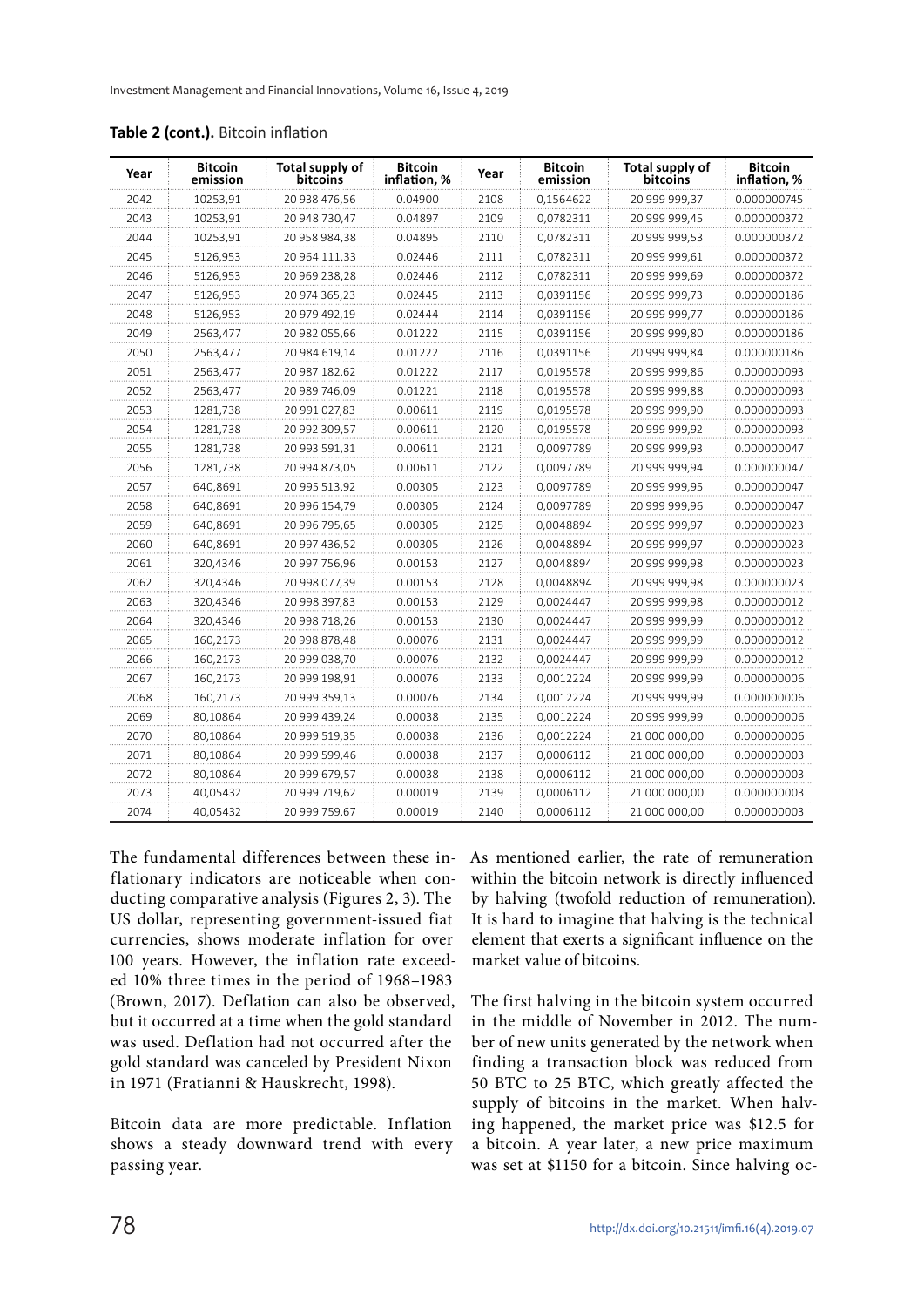Investment Management and Financial Innovations, Volume 16, Issue 4, 2019

Source: [www.coinmarketcap.com,](http://www.coinmarketcap.com) Thomson Reuters.





**Figure 3.** Bitcoin inflation 2009–2109, %



**Figure 4.** Logarithmic graph of the value of the bitcoin 2011–2019, US dollars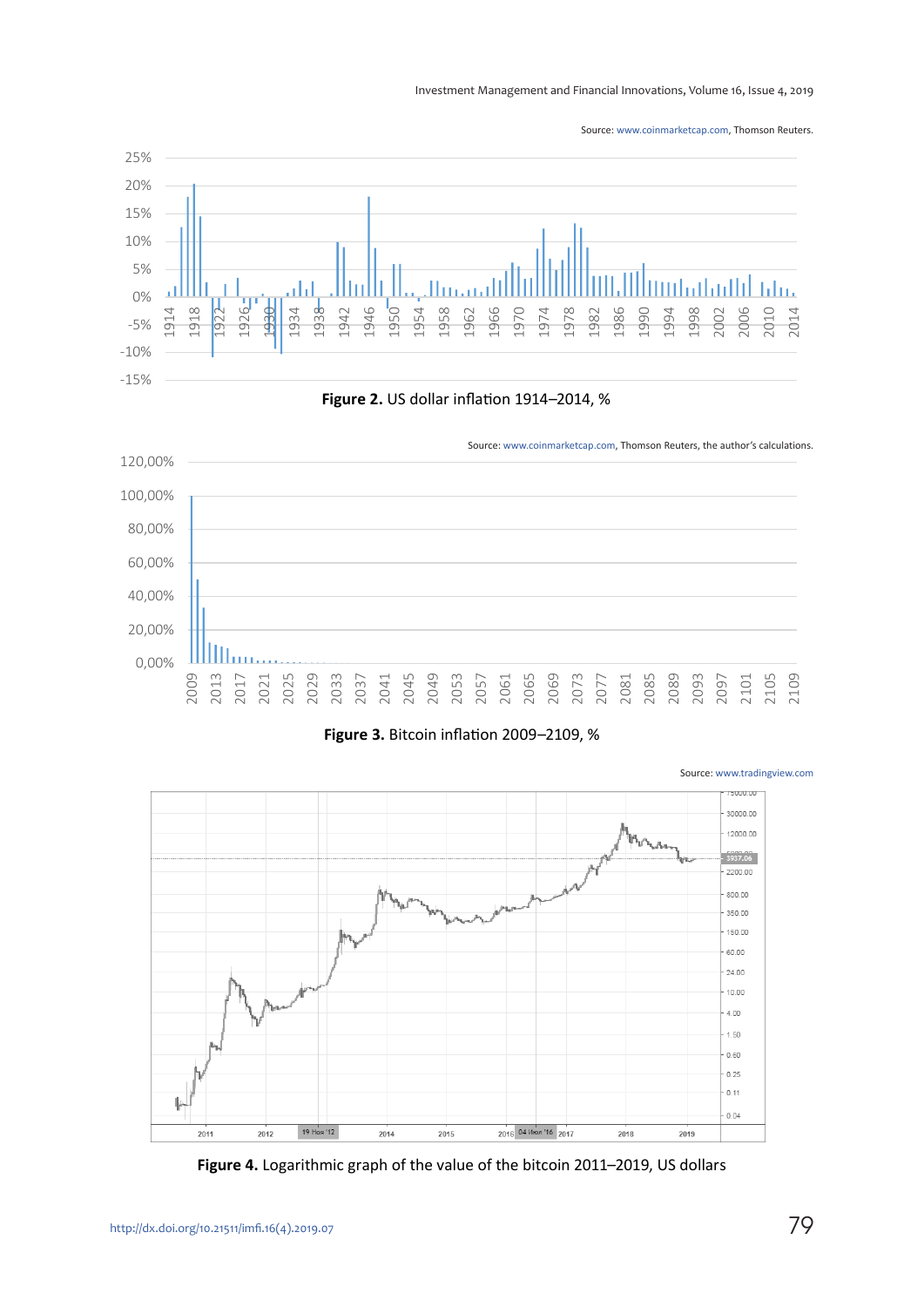curred, the rise in the cost of one unit of a bitcoin amounted to 9200%.

After that, halving took place in early July of 2016. Compensation for the found transaction block declined from 25 BTC to 12.5 BTC. Once again, halving led to a drop in the supply of bitcoins and affected the price of cryptocurrency. At the time of halving, the market price was \$670 for a unit of bitcoin. Within 520 days a bitcoin cost \$19,500, which was a new high in its price. This time, halving resulted in 2910% rise in the cost of bitcoin.

Derks, Gordijn, and Siegmann (2018) wrote that market participants engaged in cryptocurrency mining (validation of payments) are forced to sell cryptocurrency in the open market in order to cover the costs (depreciation of equipment, the payment of electricity bills, staff salaries, rent, etc.). Since the level of remuneration for the found transaction block drops twofold every four years, the amount of bitcoins extracted by miners also decreases twofold from cycle to cycle. This results in a lower supply of bitcoins in the open market (Lischke & Fabian, 2016).

The next step of the analysis is to find the net trading result. The net trading result (NTR) refers to the final price value of each interval of time (weekly). In order to find the *NTR*, we need to detract the weekly closing price from the weekly opening price.

$$
NTR = C_p - O_p, \tag{1}
$$

where  $C_p$  – closing price,  $O_p$  – opening price, *NTR* – net trade result.

This indicator illustrates the historical results of bitcoin price changes within a weekly interval, its positive and negative price data, and price scale.

It is vital to weekly group intervals into periods, which are equal or approximately equal to one month to conduct a successful analysis. When taking historical data into account, we have 425 time intervals (weeks), which equals to 98 periods (months).

In order to achieve results, the next step is to find the average price values  $\bar{x}$  for each period grouped earlier, i.e., the sum of all the values for each selected period, divided by the number of values in the selected period.

$$
\overline{x} = \frac{x_1 + x_2 + \dots + x_n}{n} = \sum_{i=1}^{n} \frac{x_i}{n},
$$
 (2)

where  $\sum x_i$  – the sum of all the values for the selected period,  $n -$  the number of intervals in the selected period,  $\bar{x}$  – the average price value.

Finding data of average price values helps maximize reverse pungent speculative growth and decline of the value of bitcoins in the market. Thus, the effects that halving has on the market value of bitcoins is evident (Table 3).

Source: [www.coinmarketcap.com,](http://www.coinmarketcap.com) Thomson Reuters, the author's calculations.

| <b>Time period</b> | Average price<br>change per month,<br><b>US dollars</b> | <b>Block</b><br>remuneration,<br>bitcoin | Time period       | Average price<br>change per month,<br><b>US dollars</b> | <b>Block</b><br>remuneration,<br>bitcoin |  |  |
|--------------------|---------------------------------------------------------|------------------------------------------|-------------------|---------------------------------------------------------|------------------------------------------|--|--|
| November 2010      | $-0.002$                                                | 50.0                                     | December 2014     | $-23.13$                                                | 25.0                                     |  |  |
| December 2010      | 0.02                                                    | 50.0                                     | January 2015      | $-9.20$                                                 | 25.0                                     |  |  |
| January 2011       | 012                                                     | 50.0                                     | February 2015     | 8.64                                                    | 25.0                                     |  |  |
| February 2011      | 0.01                                                    | 50.0                                     | <b>March 2015</b> | 0.48                                                    | 250                                      |  |  |
| March 2011         | $-0.03$                                                 | 50.0                                     | April 2015        | $-5.66$                                                 | 25.0                                     |  |  |
| <b>April 2011</b>  | 0.55                                                    | 50.0                                     | May 2015          | $-2.38$                                                 | 25.0                                     |  |  |
| May 2011           | 2.69                                                    | 50.0                                     | June 2015         | 8.58                                                    | 25.0                                     |  |  |
| June 2011          | $-0.28$                                                 | 50.0                                     | July 2015         | 2.98                                                    | 25.0                                     |  |  |
| July 2011          | $-0.55$                                                 | 50.0                                     | August 2015       | $-8.34$                                                 | 25.0                                     |  |  |
| August 2011        | $-0.96$                                                 | 50.0                                     | September 2015    | $-0.59$                                                 | 25.0                                     |  |  |
| September 2011     | $-0.78$                                                 | 50 Q                                     | October 2015      | 23 24                                                   | 250                                      |  |  |
| October 2011       | $-0.40$                                                 | 50.0                                     | November 2015     | 11.68                                                   | 25.0                                     |  |  |
| November 2011      | $-0.03$                                                 | 50.0                                     | December 2015     | 9.23                                                    | 25.0                                     |  |  |
| December 2011      | 0.62                                                    | 50.0                                     | January 2016      | $-14.89$                                                | 25.0                                     |  |  |
| January 2012       | 0.12                                                    | 50.0                                     | February 2016     | 7.19                                                    | 25.0                                     |  |  |

**Table 3.** Average price change and bitcoin block remuneration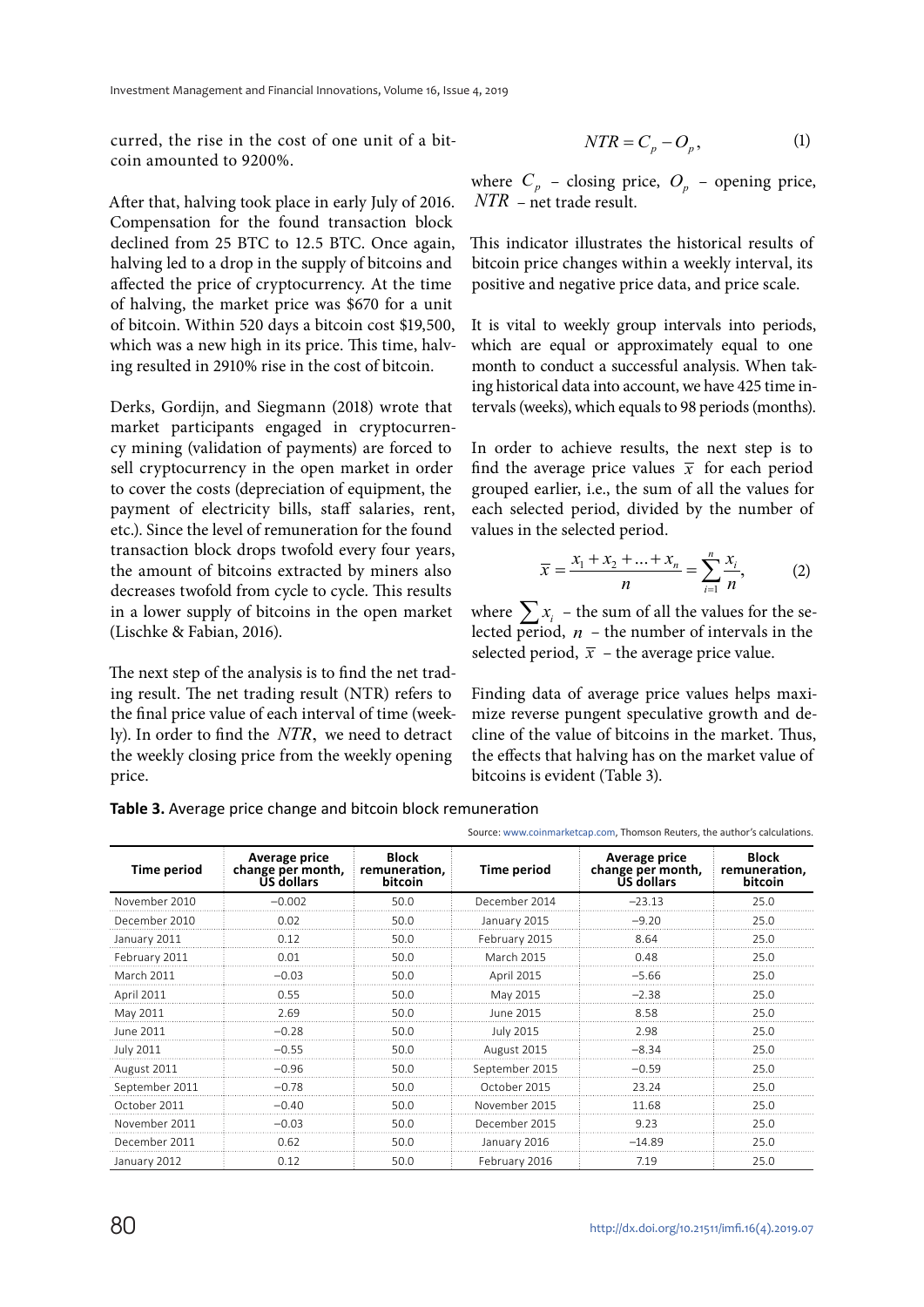| <b>Time period</b> | <b>Average price</b><br>change per month,<br>US dollars | <b>Block</b><br>remuneration,<br>bitcoin | <b>Time period</b> | <b>Average price</b><br>change per month,<br><b>US dollars</b> | <b>Block</b><br>remuneration,<br>bitcoin |
|--------------------|---------------------------------------------------------|------------------------------------------|--------------------|----------------------------------------------------------------|------------------------------------------|
| February 2012      | $-0.20$                                                 | 50.0                                     | March 2016         | 1.79                                                           | 25.0                                     |
| <b>March 2012</b>  | 0.01                                                    | 50.0                                     | April 2016         | 8.64                                                           | 25.0                                     |
| April 2012         | 0.05                                                    | 50.0                                     | May 2016           | 24.07                                                          | 25.0                                     |
| May 2012           | 0.10                                                    | 50.0                                     | June 2016          | 19.36                                                          | 25.0                                     |
| June 2012          | 0.38                                                    | 50.0                                     | <b>July 2016</b>   | -8.94                                                          | 12.5                                     |
| <b>July 2012</b>   | 0.92                                                    | 50.0                                     | August 2016        | $-2.38$                                                        | 12.5                                     |
| August 2012        | $-0.12$                                                 | 50.0                                     | September 2016     | 0.30                                                           | 12.5                                     |
| September 2012     | 0.54                                                    | 50.0                                     | October 2016       | 19.78                                                          | 12.5                                     |
| October 2012       | $-0.28$                                                 | 25.0                                     | November 2016      | 15.49                                                          | 12.5                                     |
| November 2012      | 0.40                                                    | 25.0                                     | December 2016      | 58.01                                                          | 12.5                                     |
| December 2012      | 0.22                                                    | 25.0                                     | January 2017       | 1.43                                                           | 12.5                                     |
| January 2013       | 1.58                                                    | 25.0                                     | February 2017      | 64.71                                                          | 12.5                                     |
| February 2013      | 3.34                                                    | 25.0                                     | March 2017         | $-44.38$                                                       | 12.5                                     |
| March 2013         | 14.31                                                   | 25.0                                     | April 2017         | 68.52                                                          | 12.5                                     |
| April 2013         | 4.18                                                    | 25.0                                     | May 2017           | 232.69                                                         | 12.5                                     |
| May 2013           | 1.41                                                    | 25.0                                     | June 2017          | $-8.50$                                                        | 12.5                                     |
| June 2013          | $-7.15$                                                 | 25.0                                     | <b>July 2017</b>   | 145.76                                                         | 12.5                                     |
| <b>July 2013</b>   | 1.00                                                    | 25.0                                     | August 2017        | 347.55                                                         | 12.5                                     |
| August 2013        | 8.75                                                    | 25.0                                     | September 2017     | –56.61                                                         | 12.5                                     |
| September 2013     | -0.93                                                   | 25.0                                     | October 2017       | 597.70                                                         | 12.5                                     |
| October 2013       | 21.61                                                   | 25.0                                     | November 2017      | 955.93                                                         | 12.5                                     |
| November 2013      | 186.46                                                  | 25.0                                     | December 2017      | 673.93                                                         | 12.5                                     |
| December 2013      | $-11.02$                                                | 25.0                                     | January 2018       | $-1135.98$                                                     | 12.5                                     |
| January 2014       | $-23.96$                                                | 25.0                                     | February 2018      | 818.57                                                         | 12.5                                     |
| February 2014      | $-60.24$                                                | 25.0                                     | March 2018         | $-1170.30$                                                     | 12.5                                     |
| March 2014         | $-27.78$                                                | 25.0                                     | April 2018         | 296.73                                                         | 12.5                                     |
| April 2014         | $-5.21$                                                 | 25.0                                     | May 2018           | $-479.63$                                                      | 12.5                                     |
| May 2014           | 49.04                                                   | 25.0                                     | June 2018          | -345.34                                                        | 12.5                                     |
| June 2014          | 1.44                                                    | 25.0                                     | <b>July 2018</b>   | 138.13                                                         | 12.5                                     |
| <b>July 2014</b>   | $-12.62$                                                | 25.0                                     | August 2018        | 63.95                                                          | 12.5                                     |
| August 2014        | $-26.91$                                                | 25.0                                     | September 2018     | –172.67                                                        | 12.5                                     |
| September 2014     | -31.10                                                  | 25.0                                     | October 2018       | $-32.64$                                                       | 12.5                                     |
| October 2014       | 0.33                                                    | 25.0                                     | November 2018      | -576.89                                                        | 12.5                                     |
| November 2014      | 13.63                                                   | 25.0                                     | December 2018      | $-62.08$                                                       | 12.5                                     |

**Table 3 (cont.).** Average price change and bitcoin block remuneration

### **3. RESULTS**

Having obtained data for average price values, it is possible to build graphs for the visual assessment of halving's influence on the value of bitcoin. For an accurate estimation, two graphs have been presented, because market prices of bitcoin for the period of 2015–2018 are considerably higher than the prices over the period of 2011–2015.

Throughout 2011–2015 (Figure 5) the price peak was reached after 12 periods (12 months) and amounted to \$1,150 per BTC. After that, a price correction began.

Throughout 2015–2018 (Figure 6), the price maximum was reached after 16 periods (16 months) and amounted to \$19,500 for a BTC. Then price correction started again.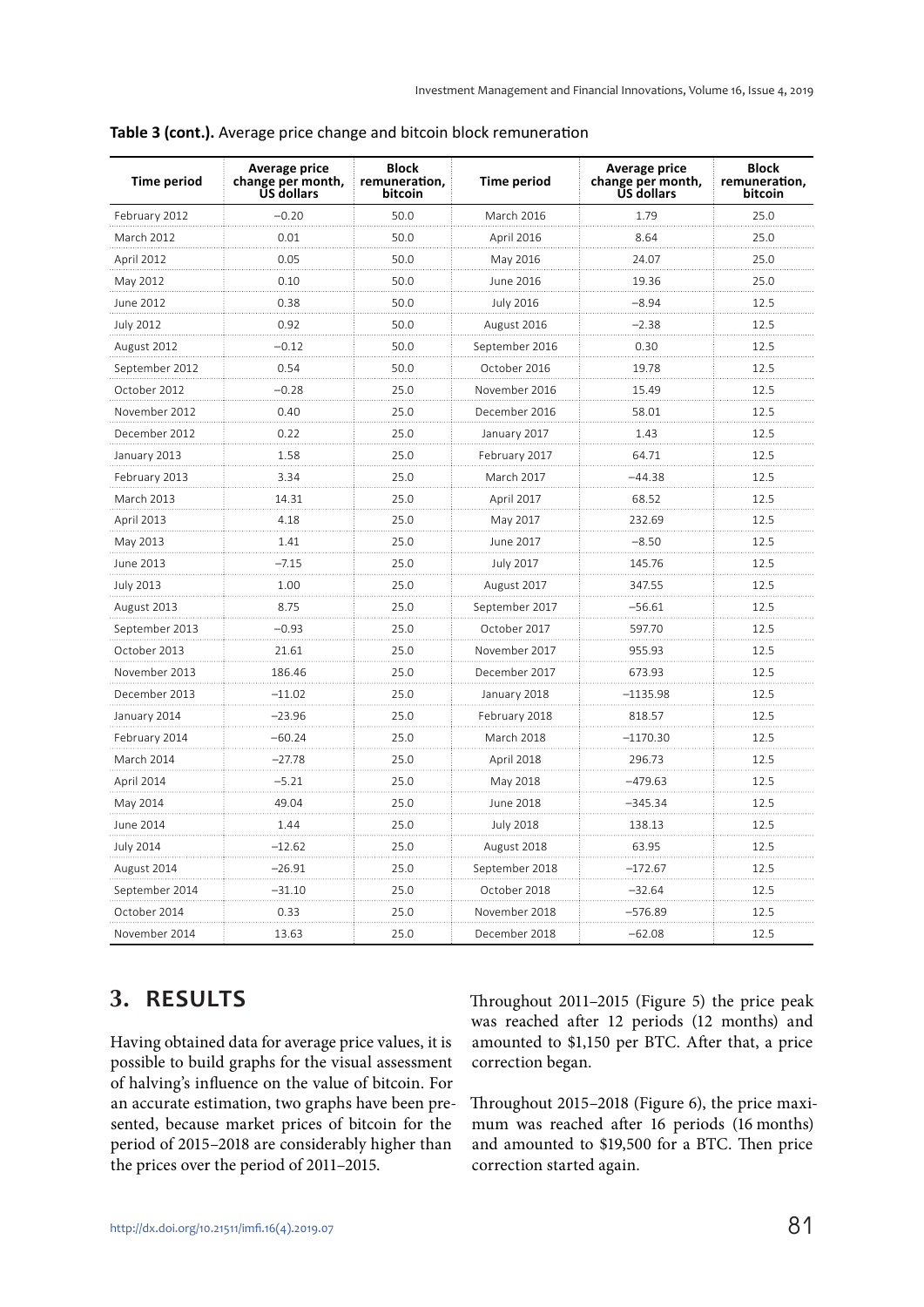

Source: [www.coinmarketcap.com](http://www.coinmarketcap.com), Thomson Reuters, the author's calculations.

**Figure 5.** The effect of emission reduction of bitcoins on the price, July 2011 – March 2015



Source: [www.coinmarketcap.com,](http://www.coinmarketcap.com) Thomson Reuters, the author's calculations.

**Figure 6.** The effect of emission reduction of bitcoins on the price, April 2015 – November 2018

According to the data obtained, it is easy to see that after halving, the price over the next four periods was still at the previous levels in both cases. With the onset of the fifth period, price volatility started to increase. Either way, the market needed an interim period of five months for the onset of reactions to halving.

To validate the impact of halving on the value of bitcoins, the rank correlation coefficient by Kendall was analyzed.

Kendall rank correlation coefficient is calculated by the following principles:

- 1) comparing each characteristic feature according to their sequence number (ascending, descending);
- 2) defining differences between ranks;
- 3) calculating the coefficient correlation according to the formula:

$$
\tau = \frac{P - Q}{\frac{1}{2}N(N-1)},\tag{3}
$$

where  $P$  – the amount of coincidences,  $Q$  – the amount of inversions, *N* – the number of periods;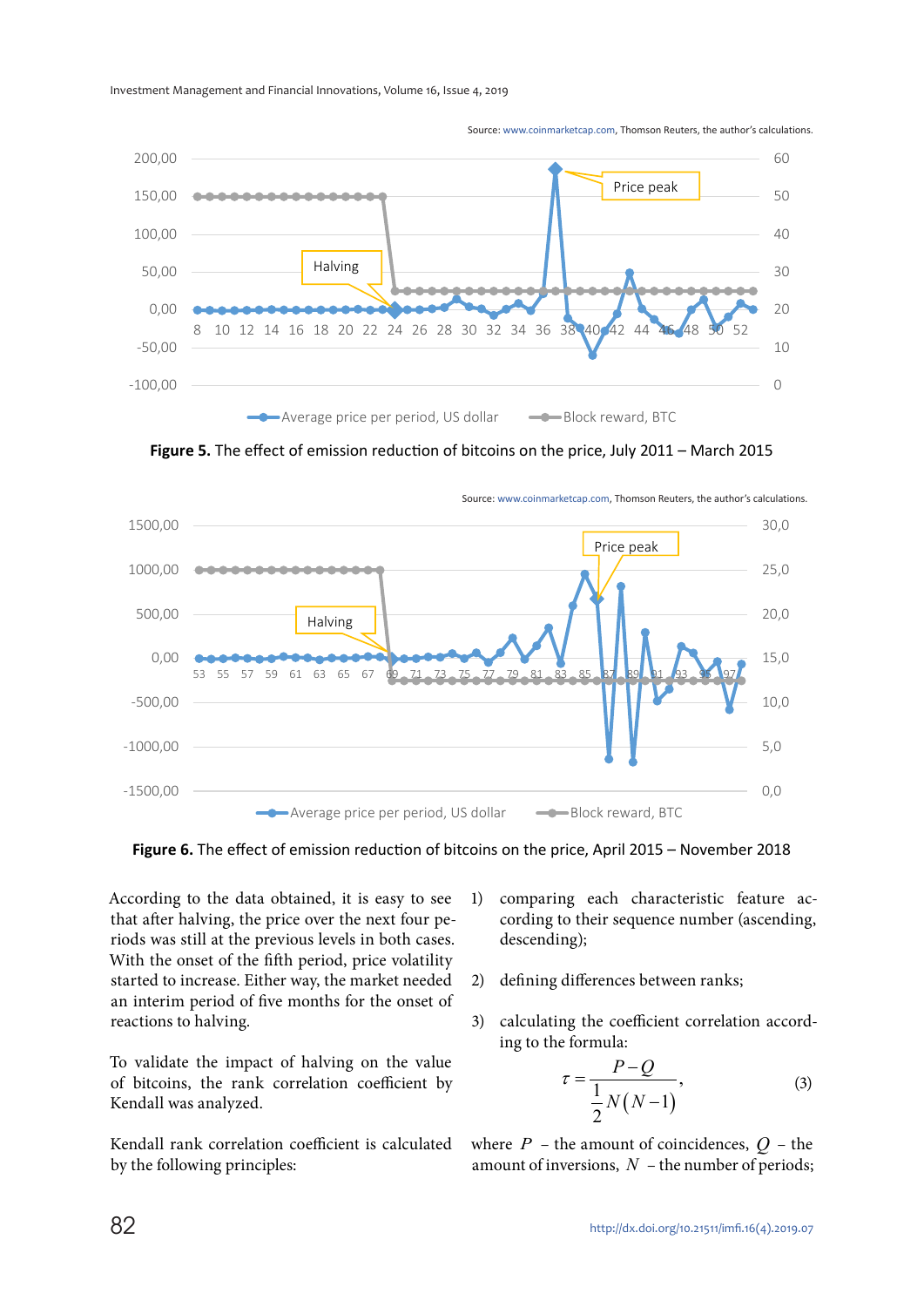4) calculating the critical point according to the following formula:

$$
T_{kp} = z_{kp} \sqrt{\frac{2(2n+5)}{9n(n-1)}},
$$
 (4)

where *n* – the sample size,  $z_{kn}$  – the critical point of the bilateral area, which can be calculated using the following Laplace function table:

$$
\Phi(z_{kp}) = \frac{1-\alpha}{2},\tag{5}
$$

where  $\alpha$  – the significance level.

If  $|\tau| < T_{kp}$  – the rank correlation between the quality characteristics is insignificant. If  $|\tau| > T_{\text{tr}}$ – there is a significant rank correlation between the quality of characteristics.

Let us compare every feature and define the difference between ranks  $(X - i s)$  the average price change per month, USD, *Y* – is the remuneration for the block).

Let us calculate the correlation coefficient:

$$
\tau = \frac{3028 - 1725}{\frac{1}{2}98(98 - 1)} = 0.27.
$$
 (6)

Let us find the critical point  $z_{kn}$ :

$$
\Phi(z_{kp}) = \frac{1 - 0.05}{2} = 0.475. \tag{7}
$$

It is possible to execute the following calculations using the Laplace function table:  $z_{kn} = 1.96$ . Consequently, the critical point is determined by completing these operations:

$$
T_{kp} = 1.96 \sqrt{\frac{2(2.98+5)}{9.98(98-1)}} = 0.13.
$$
 (8)

Let us compare the results: 0.27 > 0.13.

The rank correlation between estimates of two types of data is important because the correlation coefficient ( $\tau = 0.27$ ) is bigger than the critical point  $(T_{kp} = 0.13) - \tau > T_{kp}$ . Kendall rank correlation coefficient mathematically confirms the relationship between the changes in remuneration and average price values of bitcoins for the selected 98 periods, which confirms the author's hypothesis.

### **4. DISCUSSION**

Judging from the presented data, bitcoin is fundamentally a more attractive asset than fiat currency. Being an asset, which is less prone to inflation, and assuming that the current price volatility decreases, bitcoin has a chance to become an asset, which the population will use as a storage of value, without the fear of money devaluation through inflation.

Today, or tomorrow, or in 10 years' time, the number of bitcoins in circulation cannot exceed 21 million units. Therefore, over time, the cost of bitcoin, ceteris paribus, should increase by at least the amount of the depreciation of the traditional currencies.

Having an algorithm of remuneration halving in its programme code, the bitcoin system creates a limited supply of new coins, which allows the production of cryptocurrency up to the year 2140, without exceeding the maximum supply of 21 million coins (Nakamoto, 2008).

### **CONCLUSION**

Halving is a technical element, which has a direct impact on the market supply of new coins. Reducing remuneration every four years for each found transaction block, halving simultaneously reduces the overall issuance of new bitcoins twofold, which leads to an increase in the market value of cryptocurrency. Analysis of the effect that halving Bitcoin issuance has for the periods of 2011-2015 and 2015-2018 clearly shows that in both cases, it took the cryptocurrency five months to properly react to the halving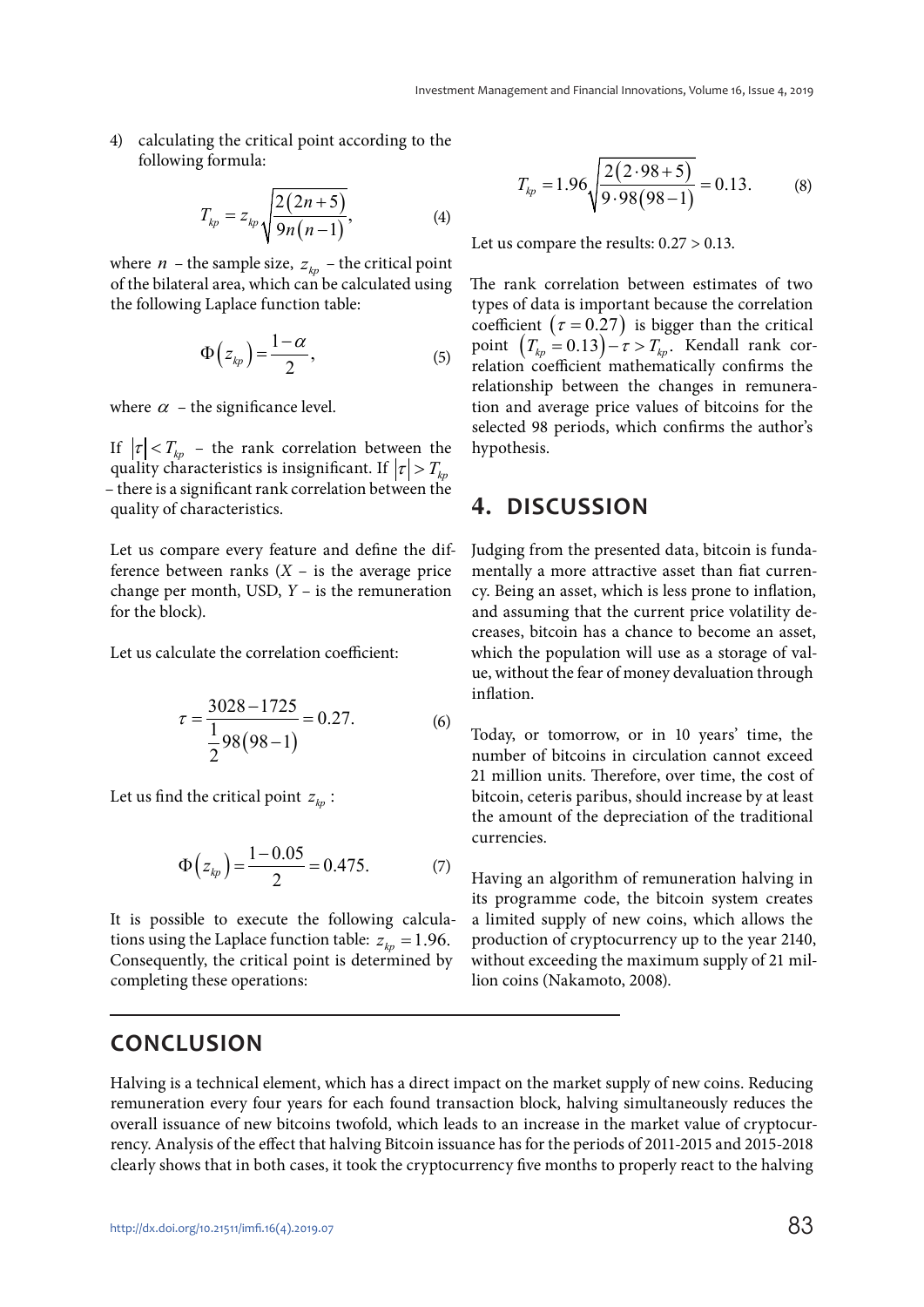that had occurred. The correlation between the level of remuneration from mining and the market price is confirmed by the Kendall rank correlation method. The correlation coefficient ( $\tau$  = 0.27) is greater than the critical point (T\_kp = 0.13), which suggests that the rank correlation between the level of remuneration and the market price is significant. The Kendall method can be used to conduct a comparative analysis of remuneration and market value of other cryptocurrencies.

Although bitcoin was established as a payment system, eliminating intermediaries from the money relationship chain, it is unlikely to become popular among the population as an instrument of payment (Hong, 2016; Ciaian, Rajcaniova, & Kancs, 2016). However, bitcoin is not subject to depreciation as the national currency is, it also does not depend on the control and regulating public bodies. All this makes it a good tool for savings.

The program code of the bitcoin system features an algorithm that cuts the reward from mining in half (halving). Moreover, it creates such a limited supply of new coins that cryptocurrency mining will be possible up until the year 2140, whilst still not exceeding the maximum supply of 21 million coins.

### **REFERENCES**

- 1. Balcilar, M., Bouri, E., Gupta, R., & Rouband, D. (2017). Can volume predict Bitcoin returns and volatility? A quantiles-based approach. *Economic Modeling, 64,* 74-81. [https://doi.org/10.1016/j.](https://doi.org/10.1016/j.econmod.2017.03.019) [econmod.2017.03.019](https://doi.org/10.1016/j.econmod.2017.03.019)
- 2. Briere, M., Oosterlinck, K., & Szafarz, A. (2015). Virtual currency, tangible return: Portfolio diversification with bitcoin. *SSRN Electronic Journal, 16*(6), 365- 373. [https://dx.doi.org/10.2139/](https://dx.doi.org/10.2139/ssrn.2324780) [ssrn.2324780](https://dx.doi.org/10.2139/ssrn.2324780)
- 3. Brühl, V. (2017). Virtual Currencies, Distributed Ledgers and the Future of Financial Services. *Intereconomics, 52*(6), 370-378. [https://doi.org/10.1007/s10272-](https://doi.org/10.1007/s10272-017-0706-3) [017-0706-3](https://doi.org/10.1007/s10272-017-0706-3)
- 4. Böhme, R., Christin, N., Edelman, B., & Moore, T. (2015). Bitcoin: economics, technology, and governance. *Journal of Economic Perspectives, 29*(2), 213-238. [https://](https://doi.org/10.1257/jep.29.2.213) [doi.org/10.1257/jep.29.2.213](https://doi.org/10.1257/jep.29.2.213)
- 5. Brown, B. (2017). Goods Inflation, Asset Inflation, and the Greatest Peacetime Inflation in the US. *Atlantic Economic Journal, 45*(4), 429-442. [https://doi.org/10.1007/](https://doi.org/10.1007/s11293-017-9560-8) [s11293-017-9560-8](https://doi.org/10.1007/s11293-017-9560-8)
- 6. Corbet, S., Lucey, B., Urquhart, A., & Yarovaya, L. (2018). Cryptocurrencies as a financial asset: a systematic analysis. *International*

*Review of Financial Analysis, 62,* 182-199. [https://doi.org/10.1016/j.](https://doi.org/10.1016/j.irfa.2018.09.003) [irfa.2018.09.003](https://doi.org/10.1016/j.irfa.2018.09.003)

- 7. Chaim, P., & Laurini, M. P. (2018). Volatility and return jumps in bitcoin. *Economics Letters, 173,* 158-163. [https://doi.org/10.1016/j.](https://doi.org/10.1016/j.econlet.2018.10.011) [econlet.2018.10.011](https://doi.org/10.1016/j.econlet.2018.10.011)
- 8. Ciaian, P., Rajcaniova, M., & Kancs, D. (2016). The digital agenda of virtual currencies: Can BitCoin become a global currency. *Information Systems and e-Business Management, 14*(4), 883-919. <https://doi.org/10.2791/96234>
- 9. Denisova, V., Mikhaylov, А., & Lopatin, E. (2019), Blockchain Infrastructure and Growth of Global Power Consumption. *International Journal of Energy Economics and Policy, 9*(4), 22-29. [https://doi.](https://doi.org/10.32479/ijeep.7685) [org/10.32479/ijeep.7685](https://doi.org/10.32479/ijeep.7685)
- 10. Denisova, V. (2019). Energy efficiency as a way to ecological safety: evidence from Russia. *International journal of energy economics and policy, 9*(5), 32-37. [https://doi.](https://doi.org/10.32479/ijeep.7903) [org/10.32479/ijeep.7903](https://doi.org/10.32479/ijeep.7903)
- 11. Dierksmeier, C., & Seele, P. (2018). Cryptocurrencies and Business Ethics. *Journal of Business Ethics, 152*(1), 1-14. [https://doi.](https://doi.org/10.1007/s10551-016-3298-0) [org/10.1007/s10551-016-3298-0](https://doi.org/10.1007/s10551-016-3298-0)
- 12. Dorfleitner, G., & Lung, C. (2018). Cryptocurrencies from the perspective of euro investors: a

re-examination of diversification benefits and a new day-ofthe-week effect. *Journal of Asset Management, 19*(7), 472-494. [https://doi.org/10.1057/s41260-](https://doi.org/10.1057/s41260-018-0093-8) [018-0093-8](https://doi.org/10.1057/s41260-018-0093-8)

- 13. Derks, J., Gordijn, J., & Siegmann, A. (2018). From chaining blocks to breaking even: A study on the profitability of bitcoin mining from 2012 to 2016. *Electronic Markets, 28*(3), 321-338. [https://doi.](https://doi.org/10.1007/s12525-018-0308-3) [org/10.1007/s12525-018-0308-3](https://doi.org/10.1007/s12525-018-0308-3)
- 14. Fratianni, M., & Hauskrecht, A. (1998). From the Gold Standard to a Bipolar Monetary System. *Open Economies Review, 9*(1), 609-636. [https://doi.](https://doi.org/10.1023/A:1008325106296) [org/10.1023/A:1008325106296](https://doi.org/10.1023/A:1008325106296)
- 15. Hong, K. (2016). Bitcoin as an alternative investment vehicle. *Information Technology and Management, 18*(4), 265-275. [https://doi.](https://doi.org/10.1007/s10799-016-0264-6) [org/10.1007/s10799-016-0264-6](https://doi.org/10.1007/s10799-016-0264-6)
- 16. Kroll, J. A., Davey, I. C., & Felten, E. W. (2013). The economics of Bitcoin mining, or Bitcoin in the presence of adversaries. *Proceedings of WEIS, 1*(1). Retrieved from [https://www.semanticscholar.](https://www.semanticscholar.org/paper/The-Economics-of-Bitcoin-Mining%2C-or-Bitcoin-in-the-Kroll-Davey/c55a6c95b869938b817ed3fe3ea482bc65a7206b) [org/paper/The-Economics](https://www.semanticscholar.org/paper/The-Economics-of-Bitcoin-Mining%2C-or-Bitcoin-in-the-Kroll-Davey/c55a6c95b869938b817ed3fe3ea482bc65a7206b)[of-Bitcoin-Mining%2C-or-](https://www.semanticscholar.org/paper/The-Economics-of-Bitcoin-Mining%2C-or-Bitcoin-in-the-Kroll-Davey/c55a6c95b869938b817ed3fe3ea482bc65a7206b)[Bitcoin-in-the-Kroll-Davey/](https://www.semanticscholar.org/paper/The-Economics-of-Bitcoin-Mining%2C-or-Bitcoin-in-the-Kroll-Davey/c55a6c95b869938b817ed3fe3ea482bc65a7206b) [c55a6c95b869938b817ed3fe3e](https://www.semanticscholar.org/paper/The-Economics-of-Bitcoin-Mining%2C-or-Bitcoin-in-the-Kroll-Davey/c55a6c95b869938b817ed3fe3ea482bc65a7206b)[a482bc65a7206b](https://www.semanticscholar.org/paper/The-Economics-of-Bitcoin-Mining%2C-or-Bitcoin-in-the-Kroll-Davey/c55a6c95b869938b817ed3fe3ea482bc65a7206b)
- 17. Lischke, M., & Fabian, B. (2016). Analyzing the Bitcoin network: